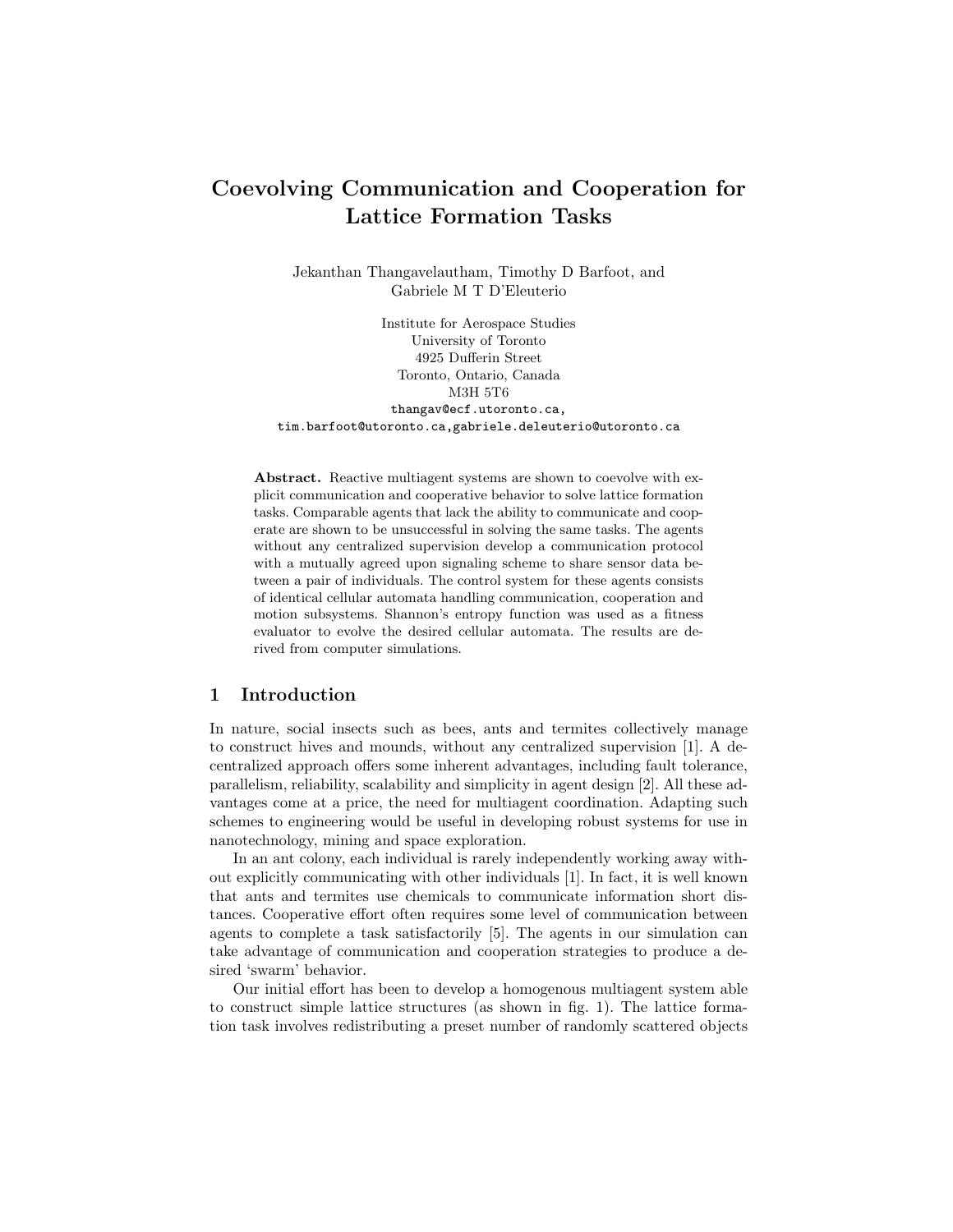(blocks) in a 2-D grid world into a desired lattice structure. The agents move around the grid world and manipulate blocks using reactive control systems with input from simulated vision sensors, contact sensors and inter-agent communication. Genetic algorithms are used to coevolve the desired control subsystems to achieve a global consensus. A global consensus is achieved when the agents reach a consensus among the collective and arrange the blocks into one observable lattice structure. This is analogous to the heap formation task in which a global consensus is reached when the agents collect numerous piles of objects into one pile [3].



Fig. 1. The lattice structures shown include the  $2 \times 2$  tiling pattern (left) and the  $3 \times 3$ tiling pattern (right).

# 2 Related Work

The object of our study has been to determine if localized communication combined with cooperation would produce useful 'swarm' behavior to complete a predefined task. Often cooperative tasks involving coordination between numerous individuals such as table-carrying, hunting or tribal survival depend on explicit communication [5]. Communication is required for such cooperative tasks when each individual's actions depend on knowledge that is accessible to others. Like the heap forming agents, our agents can detect objects over a limited area [3]. Earlier works into communication and cooperation were based on a fixed communication language, which may be difficult to develop and may not even be an optimal solution [7–9].

Adaptive communication protocols have been developed combining a learning strategy such as genetic algorithms to develop a desired set of behaviors [5, 10]. Maclennan and Burghardt [10] evolved a communication system in which one agent observed environmental cues and in turn 'informed' other agents. Yanco and Stein [5] used two robots, with the 'leader' robot receiving environmental cues and informing the 'follower' robot. To our advantage, coevolution has been shown in [6] to be a good strategy in incrementally evolving a solution which combines various distinct behaviors. Within a coevolutionary process competing populations (or subsystems) spur an 'arms race' where one population tries to adapt to the 'environment' created by the other and vice-versa until a stable solution is reached. The effect of this parallel evolution is a mutually beneficial end result, which is usually a desired solution [6].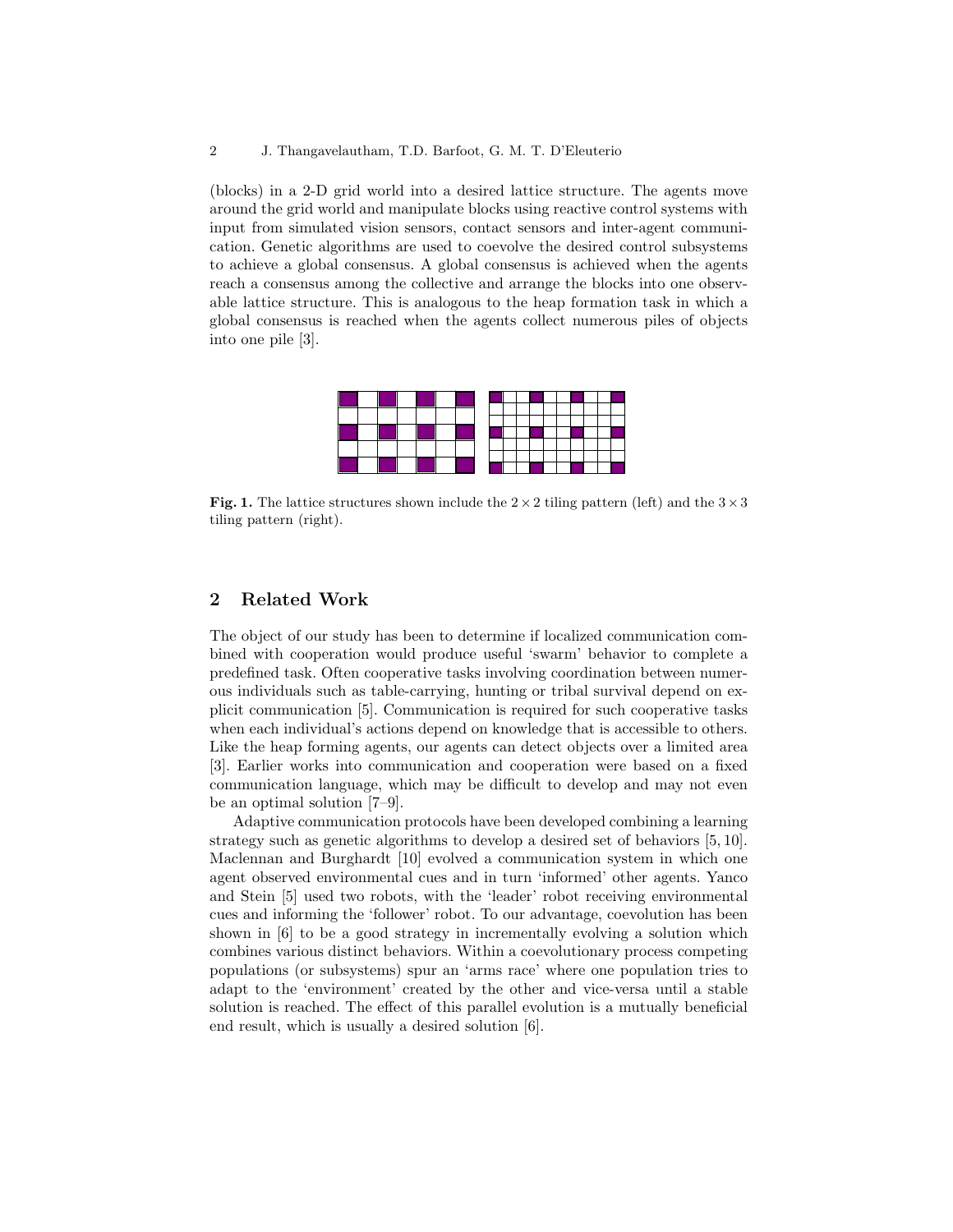# 3 Lattice Pattern Formation

The multiagent system discussed in this paper consists of agents on a 2-D grid world, with a discrete control system composed of cellular automata. Cellular automata (CA), it has been shown, provide a simple discrete, deterministic model of many systems including physical, biological and computational systems [13, 14].

Determining a set of local rules by hand that would exhibit a useful emergent behavior is somewhat difficult and a tedious process. By comparison, evolving such characteristics would produce desired results, provided the right fitness function is found. Using Shannon's entropy function, we devised a system able to distribute the objects (blocks) uniformly (a necessary step in forming the  $3 \times 3$ tiling lattice pattern). The 2-D grid world is divided into  $M$  3  $\times$  3 cells,  $A_i$ , where the fitness value,  $f_i$ , for one set of initial condition is given as follows:

$$
f_i = s \cdot \frac{\sum_{j=1}^{J} p_j \ln p_j}{\ln J} \tag{1}
$$

where,  $s = -100$  and is a constant scaling factor, i is an index over many sets of random initial conditions and

$$
p_j = \frac{n(A_j)}{\sum_{j=1}^{J} n(A_j)}
$$
(2)

where  $n(A_j)$  is the number of blocks in cell  $A_j$ . When the blocks are uniformly distributed over J cells, we have  $f_i = 100$ . The total fitness,  $f_{total}$ , used to compare competing CA lookup tables is computed as follows:

$$
f_{total} = \frac{\sum_{i=1}^{I} f_i}{I} \tag{3}
$$

where  $f_i$  is calculated after T time steps and I is the number of simulations.

#### 4 The Agent

Cooperative behavior between a pair of agents could be visualized as two agents being physically bolted together. To verify whether evolutionary pressure would encourage such a configuration, the agents have the option to stay paired or separate after each time step. Each agent is equipped with 3 bumper sensors, 4 spatially modal vision sensors [1, 3] and 2 contact sensors wired to an accompanying trolley. The vision sensors are fitted to allow agents, blocks and empty space to be distinguished. Once the agent has chosen to 'pair up' with a neighboring agent, the physical behavior is looked up based on the input from the vision sensors and the data received from the communication session.

There are four physical behaviors which are defined as follows: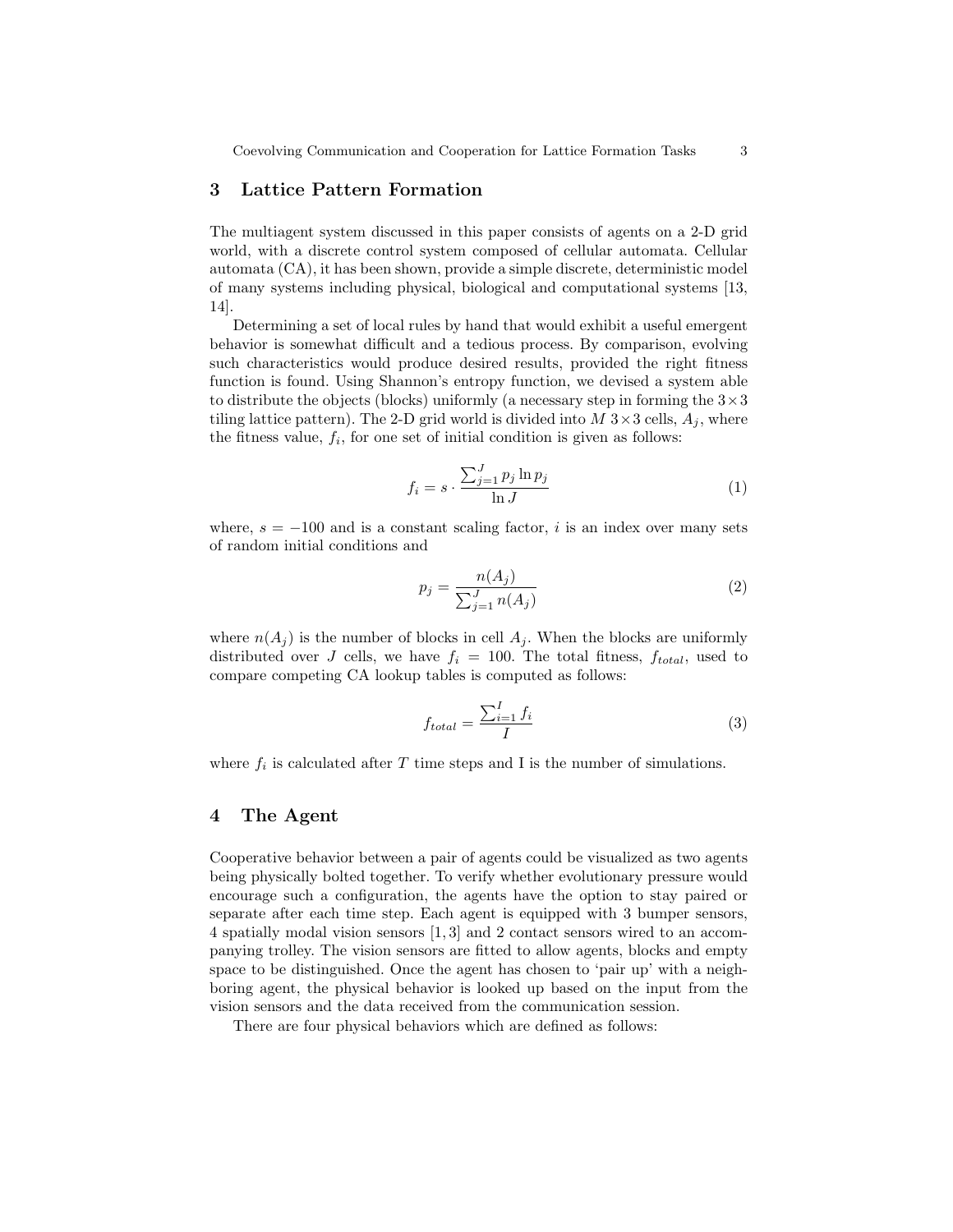

Fig. 2. (left) Each agent can detect objects (blocks,other agents or empty space) in the four surrounding squares as shown. The agent can put down a block from squares labelled (1) and pick up a block from squares labelled (2). (center left) Robot shown moving forward. (center right) Robot rotates counter-clockwise. (right) Contact sensors can detect other agents or obstructions in regions marked (A) and (B).

- I Move: The agent moves diagonally to the upper left corner if the front and left-side trolley bumper detect no obstacles otherwise the agent rotates left as shown in fig. 2 (center).
- II Manipulate Object: The choice of whether to put down or pick up a block is made based on whether the agent is already in possession of a block. If the agent is unable to pick up or put down a block, the 'move' command is activated.



Fig. 3. (left) A pair of agents moving forward. (center),(right) Paired agents shown rotating counterclockwise.

The agents communicate one bit of information depending on what is detected using the vision sensors. The vision sensors can distinguish between an agent, a block and an empty space. The agent as shown in fig. 2 is equipped with four vision sensors with 3 possible outcomes each (block, agent, empty space), two possible outcomes for the agent (carrying a block or not) and an additional two states during a communication session (receive a 1 or 0).

When a pair of agents chooses to move forward, the collective movement is the vector sum of the diagonal movement of each individual agent (fig. 4). The contact sensors can detect a block, agent (in correct position) or empty space in two equally spaced regions next to the agent (fig. 2). The Link Lookup Table entries consist of two basis behaviors: 'Link' (paired up) and 'Unlink' (separated), which are defined as follows :

III Link: An agent will link to a neighboring agent once aligned in in one of two position (shown in fig. 4). The agents are paired only when neither agent is already paired and both have agreed to 'link'.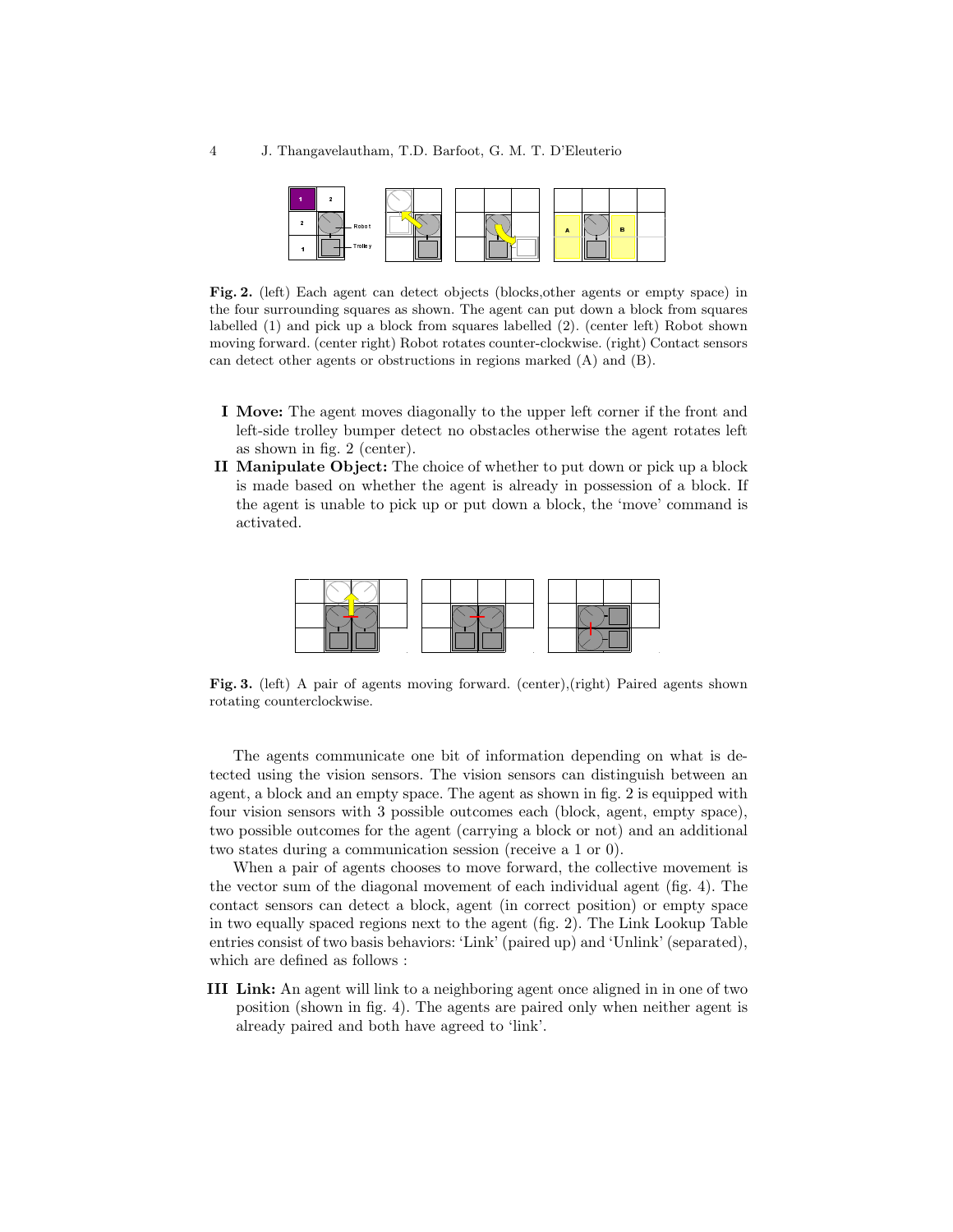

Fig. 4. (left) (1) and (2) show the two regions used to detect if a neighboring agent is in position to 'link'. (Center) Agents in position to 'link' and configuration afterwards (right).

IV Unlink: A pair of agents will 'unlink', provided the agents are already linked and either one of the agent has chosen to 'unlink'.

The total number of entries in the Physical Response Lookup Table is:  $3^4 \times$  $2 \times 2 = 324$  entries. The Communication Lookup Table is connected to the four vision sensors, with 2 possible outcomes (block or no block), resulting in  $2^4 = 16$ entries. The Link Lookup Table has two sets of sensors on each side of the agent with three possible outcomes each (obstacle, agent, empty space), which leads to  $3<sup>2</sup> = 9$  entries. In total there are 349 lookup table entries defined for the cellular automata-based control system.

# 5 Simulation Results

In our simulations the GA population size was  $P = 50$ , number of generations  $G = 300$ , crossover probability  $p_c = 0.7$ , mutation probability  $p_m = 0.005$  and tournament size of 5 (for tournament selection). For the GA run, the 2-D world size was a  $16 \times 16$  grid with 24 agents, 36 blocks and a training time of 3000 time steps, where,  $J = 49$  and  $I = 30$  (number of initial conditions per fitness evaluation).

After 300 generations (fig. 5), the GA run converged to a reasonably high average fitness value (about 99). The agents learn to pair up and stay paired during the entire training time within the first 5-10 generations. Fig. 5 (right) shows the average similarity between the best individual and the population during each generation. The fitness time series averaged over 1000 simulations shows a smooth curve (fig. 6), which is used to calculate the emergence time. The emergence time is defined to be the number of time steps it takes for the system to have organized itself [11, 3]. At a fitness value of 99, the blocks were well organized into the  $3 \times 3$  tiling pattern and more importantly a global consensus (one observable lattice) was formed. For the  $16 \times 16$  world, the emergence time was 2353 time steps. Fig. 7 shows some snapshots from a typical simulation at various time steps. To keep the comparison simple and meaningful, constraints had to be imposed to ensure a fair chance in arranging a perfect lattice. It was found when the ratio of agents to blocks was low, a global consensus took much longer to occur or never occurred at all. When the agents to blocks ratio is high, the collective effort is hindered by each individual (known to as antagonism) [12] and a global consensus is never achieved.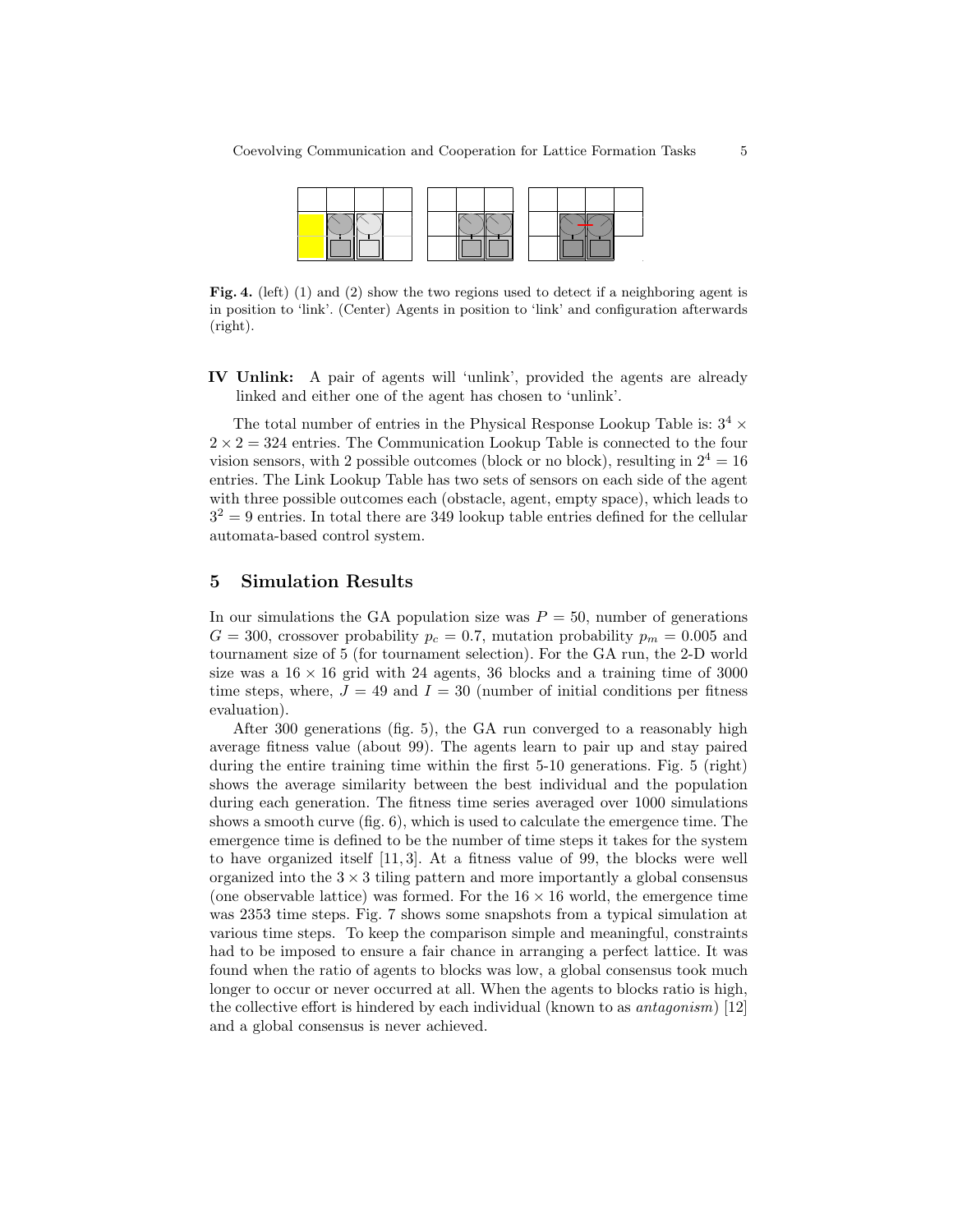

Fig. 5. (left) Convergence history for a typical GA run. (right) CA lookup table Convergence. (in comparison with Best Solution)



Fig. 6. (left) Average fitness time series over 1000 simulations for the  $16 \times 16$  grid with 28 agents and 36 blocks. The calculated emergence time is also indicated (right) Optimal ratio of agents to blocks for problem size of up to  $100 \times 100$  grid.

One of the most cited advantages of decentralized control is the ability to scale the solution to a much larger problem size. Using the optimal ratio of agents to blocks, the simulation was performed for an extended 600,000 time steps to determine the maximum fitness for various problem sizes (up to  $100 \times 100$  grid). The maximum fitness value remained largely constant, as expected, due to our decentralized approach. However, further simulations will need to be conducted to confirm the scalability of the evolved solutions.

# 6 Discussion

It is interesting that a framework for communication between agents is evolved earlier than pair coordination. With the number of lookup table entries for the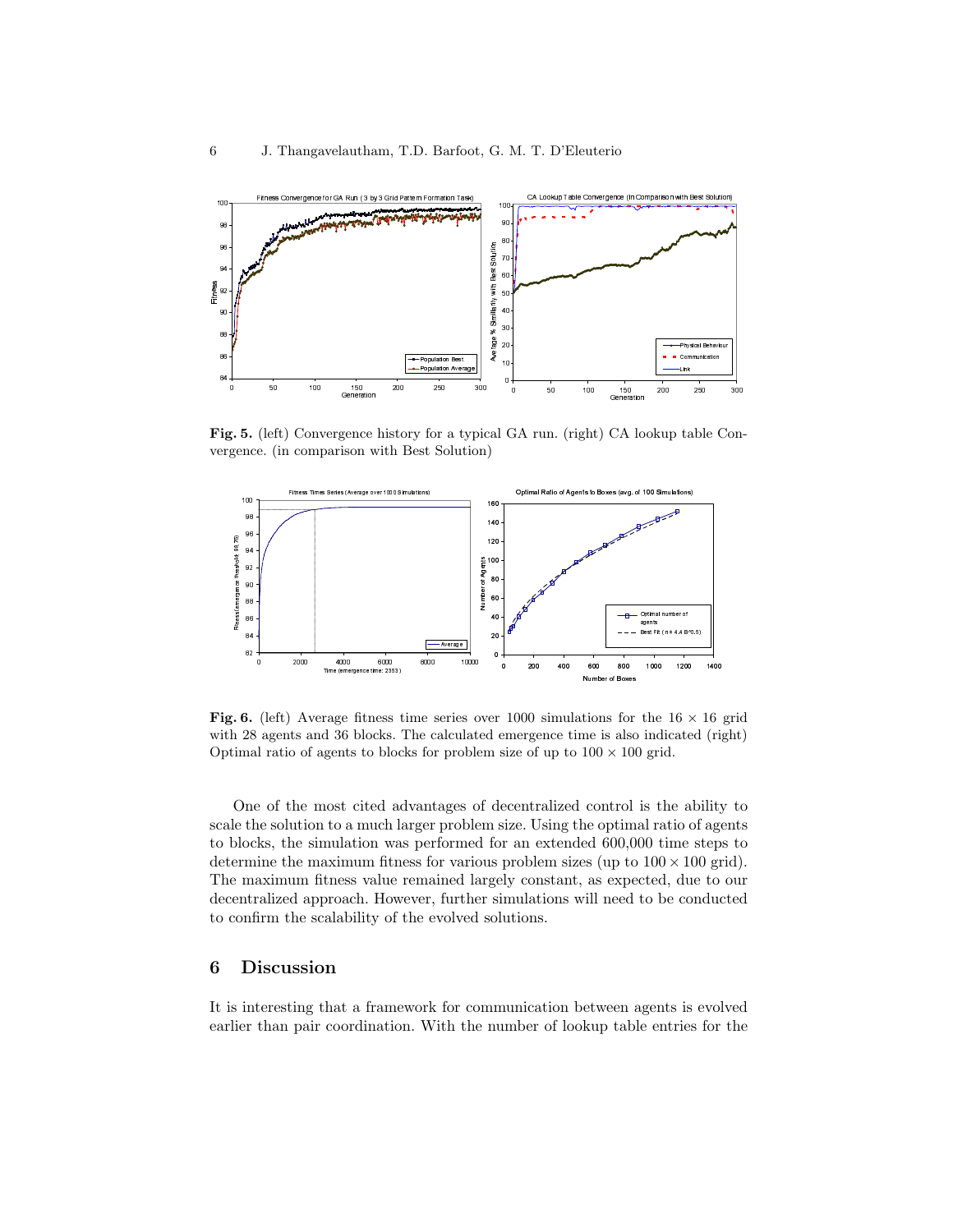

Fig. 7. Snapshot of the system taken at various time steps (0, 100, 400, 1600 ). The 2-D world size is a  $16 \times 16$  grid with 28 agents and 36 blocks. At time step 0, neighboring agents are shown 'unlinked' (light gray) and after 100 time steps all 28 agents manage to 'link' (gray or dark gray). Agents shaded in dark gray carry a block. After 1600 time steps (far right), the agents come to a consensus and form one lattice structure.

Communication Lookup Table (CLT) being far fewer than the Physical Response Lookup Table (PRLT), it would be expected for a good solution to be found in fewer generations. Within a coevolutionary process it would be expected for competing populations or in this case subsystems to spur an 'arms race' [6]. The steady convergence in PRLT appears to exhibit this process. It was encouraging to witness our cellular automaton-based multiagent systems evolve a non-coherent communication protocol, similar to what had been observed by Yanco and Stein [5] for a completely different task. With their experiment, one of the two robots was always able to provide orders based on environmental cues to the 'follower robot'.



Fig. 8. The alternate configuration considered for solving the  $3 \times 3$  tiling pattern formation task . The agent occupies 4 squares and can detect objects, agents and empty spaces in 7 squares as shown.

As part our effort to find optimal methods to solving the  $3 \times 3$  tiling pattern formation task, a comparable agent was developed which lacked the ability to communicate and cooperate. As a result each agent had 7 vision sensors, which meant 4374 lookup table entries compared to the 349 entries for the agent discussed in the paper. After having tinkered with various genetic parameters, it was found the GA run never converged.

In this particular case, techniques employing communication and cooperation have reduced the lookup table size by a factor 12.5 and have made the GA run computational feasible. The significant factor is a correlation between the number of lookup table entries and the number of generations required to reach